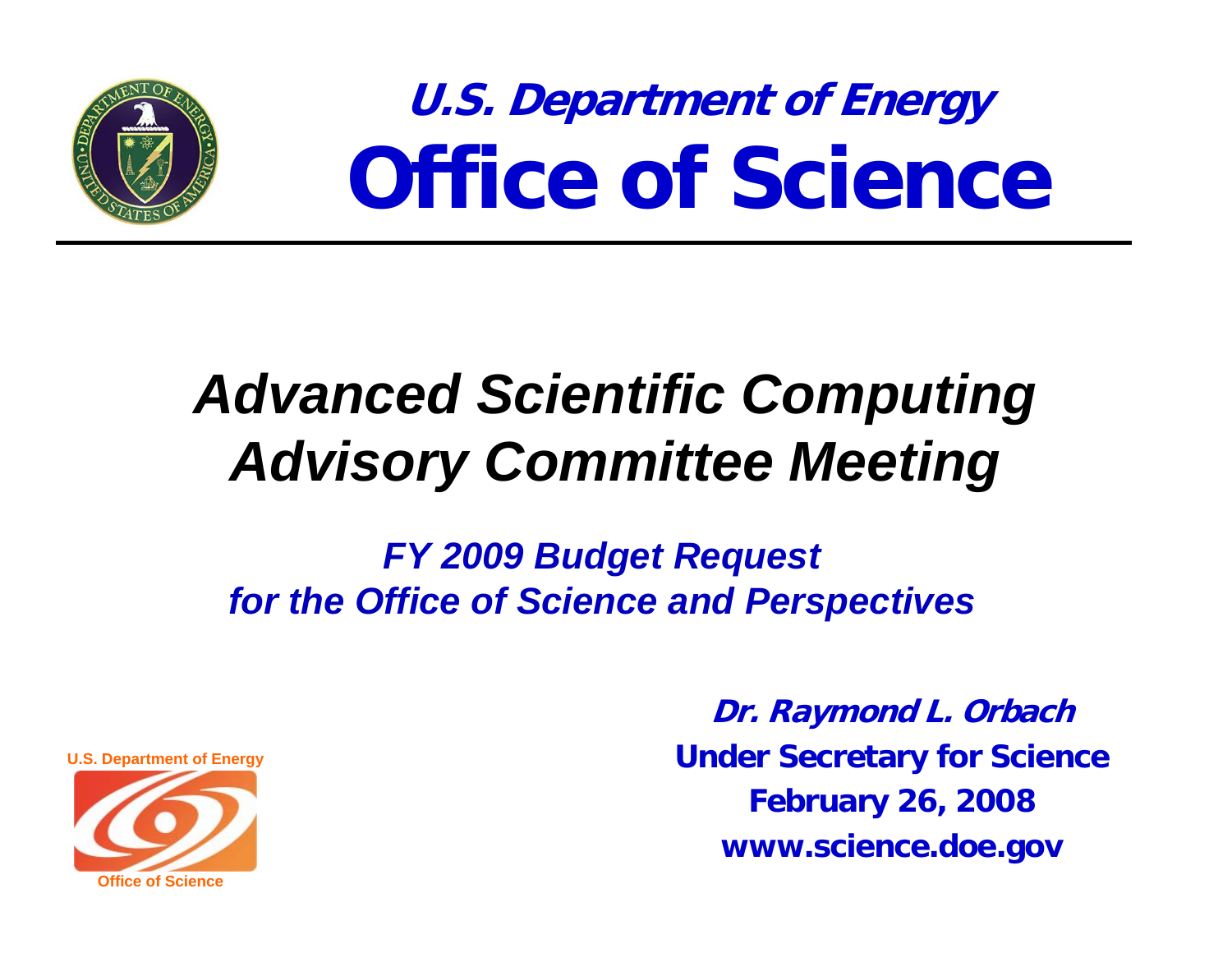

### **Setting the Nation's Priorities**

"To build a future of energy security, we must trust in the creative genius of American researchers and entrepreneurs and empower them to pioneer a new generation of clean energy technology. . .

So I ask Congress to double Federal support for critical basic research in the physical sciences and ensure America remains the most dynamic nation on Earth."

> **President George W. Bush State of the Union Address January 28, 2008**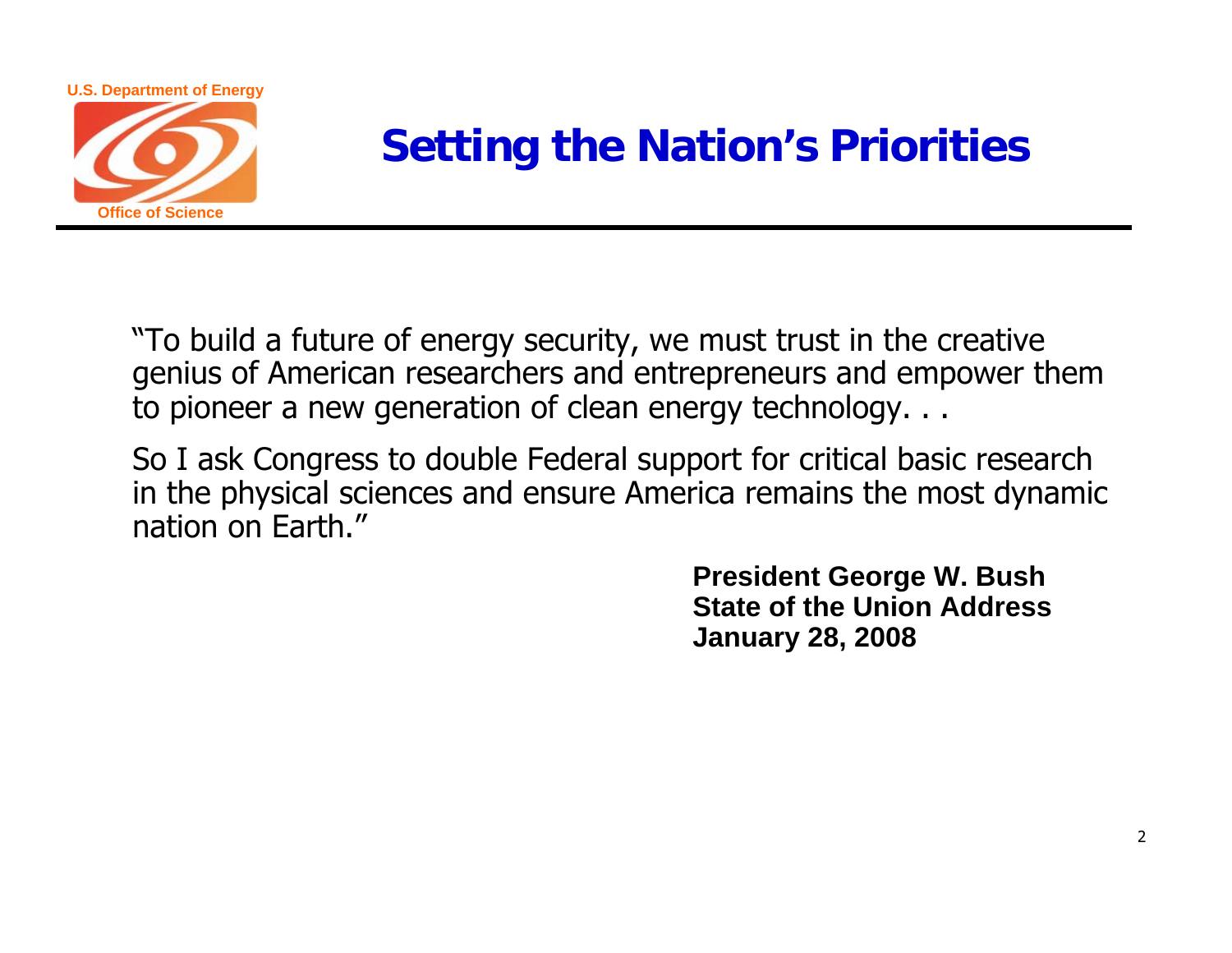

## **The Status of ASCR**

- • ASCR is in a challenging and exciting period
	- DOE operates a number of the worlds fastest computers that have been extraordinarily productive and have advanced many fields.
	- As high performance computing takes its place at the "third pillar" for scientific discovery, the demand for cycles is growing even faster than our aggressive build out of leadership computing.
	- As we look ahead to the next generation of computing architectures we see significant challenges for scientific applications that will be the focus of several new research initiatives.
- $\bullet$  The FY 2008 Omnibus Bill provided nearly all of the President's request for ASCR:
	- Funds LCFs, NERSC, ESnet, SciDAC, and Core Research efforts
	- General Reduction cuts ~\$2M from program.
- $\bullet$  A few surprises:
	- Additional funds provided to "maintain cost and schedule baselines for OLCF"
	- Additional funds provided for ASCR to assume responsibility for the entire DOE commitment to the DARPA HPCS activity (including  $\sim$ \$6.5M for NNSA).
	- Congressional direction and additional funds provided for joint ASCR-NNSA Institute for Advanced Architectures and Algorithms with Centers of Excellence at Sandia and Oak Ridge.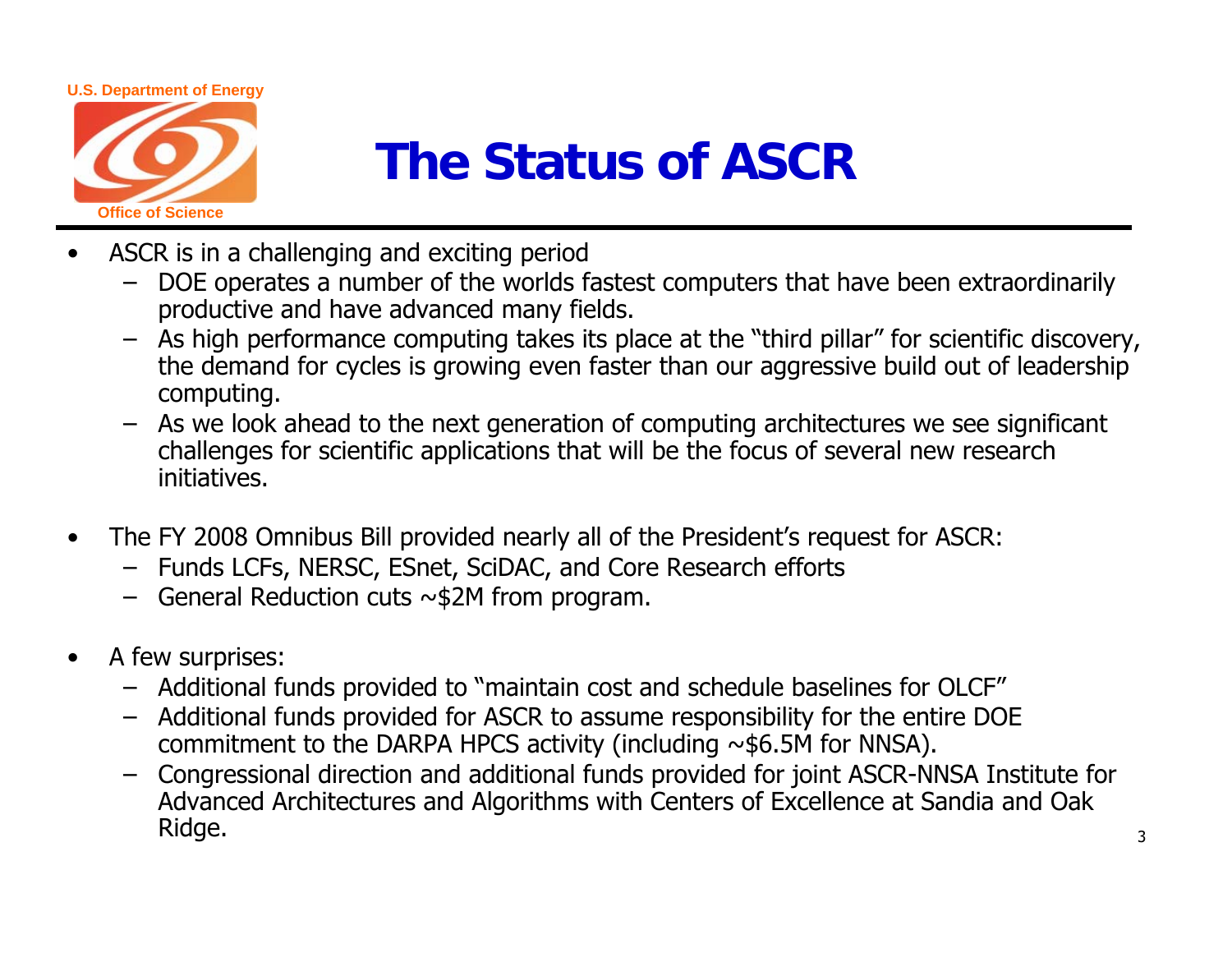#### **U.S. Department of Energy**



### **The Office of Science**

### **Office of ScienceFY 2009 Budget Request to Congress**

(dollars in thousands)

|                                          | FY 2007<br>Approp. | FY 2008<br>Request | FY 2008<br>Approp. | FY 2009<br>Request to<br>Congress | FY 2009 Request to<br>Congress vs. FY 2008<br>Approp. |          |
|------------------------------------------|--------------------|--------------------|--------------------|-----------------------------------|-------------------------------------------------------|----------|
|                                          |                    |                    |                    |                                   |                                                       |          |
|                                          | 1,221,380          | 1,498,497          | 1,269,902          | 1,568,160                         | $+298,258$                                            | $+23.5%$ |
| Advanced Scientific Computing Research   | 275,734            | 340,198            | 351,173            | 368,820                           | $+17,647$                                             | $+5.0%$  |
| Biological and Environmental Research    | 480,104            | 531,897            | 544,397            | 568,540                           | $+24,143$                                             | $+4.4%$  |
|                                          | 732,434            | 782,238            | 689,331            | 804,960                           | $+115,629$                                            | +16.8%   |
|                                          | 412,330            | 471,319            | 432,726            | 510,080                           | $+77,354$                                             | $+17.9%$ |
|                                          | 311,664            | 427,850            | 286,548            | 493,050                           | $+206,502$                                            | $+72.1%$ |
| Science Laboratories Infrastructure      | 41,986             | 78,956             | 66,861             | 110,260                           | $+43,399$                                             | +64.9%   |
| Science Program Direction                | 166,469            | 184,934            | 177,779            | 203,913                           | $+26,134$                                             | $+14.7%$ |
| Workforce Dev. for Teachers & Scientists | 7,952              | 11,000             | 8,044              | 13,583                            | $+5,539$                                              | +68.9%   |
| Safeguards and Security (gross)          | 75,830             | 76,592             | 75,946             | 80,603                            | $+4,657$                                              | $+6.1%$  |
|                                          | 86,936             |                    |                    |                                   |                                                       |          |
| Subtotal, Office of Science              | 3,812,819          | 4,403,481          | 3,902,707          | 4,721,969                         | +819,262                                              | $+21.0%$ |
|                                          | 23,794             | $-5,605$           | 70,435             |                                   | -70,435                                               |          |
| Total, Office of Science                 | 3,836,613          | 4,397,876          | 3,973,142          | 4,721,969                         | +748,827                                              | +18.8%   |

\* Adjustments include SBIR/STTR funding transferred from other DOE offices (FY 2007 only), a charge to reimbursable customers for their share of safeguards and security costs (FY 2007 and FY 2008), Congressionally-directed projects and a rescission of a prior year Congressionally-directed project (FY 2008 only), and offsets for the use of prior year balances to fund current year activities (FY 2007 and FY 2008).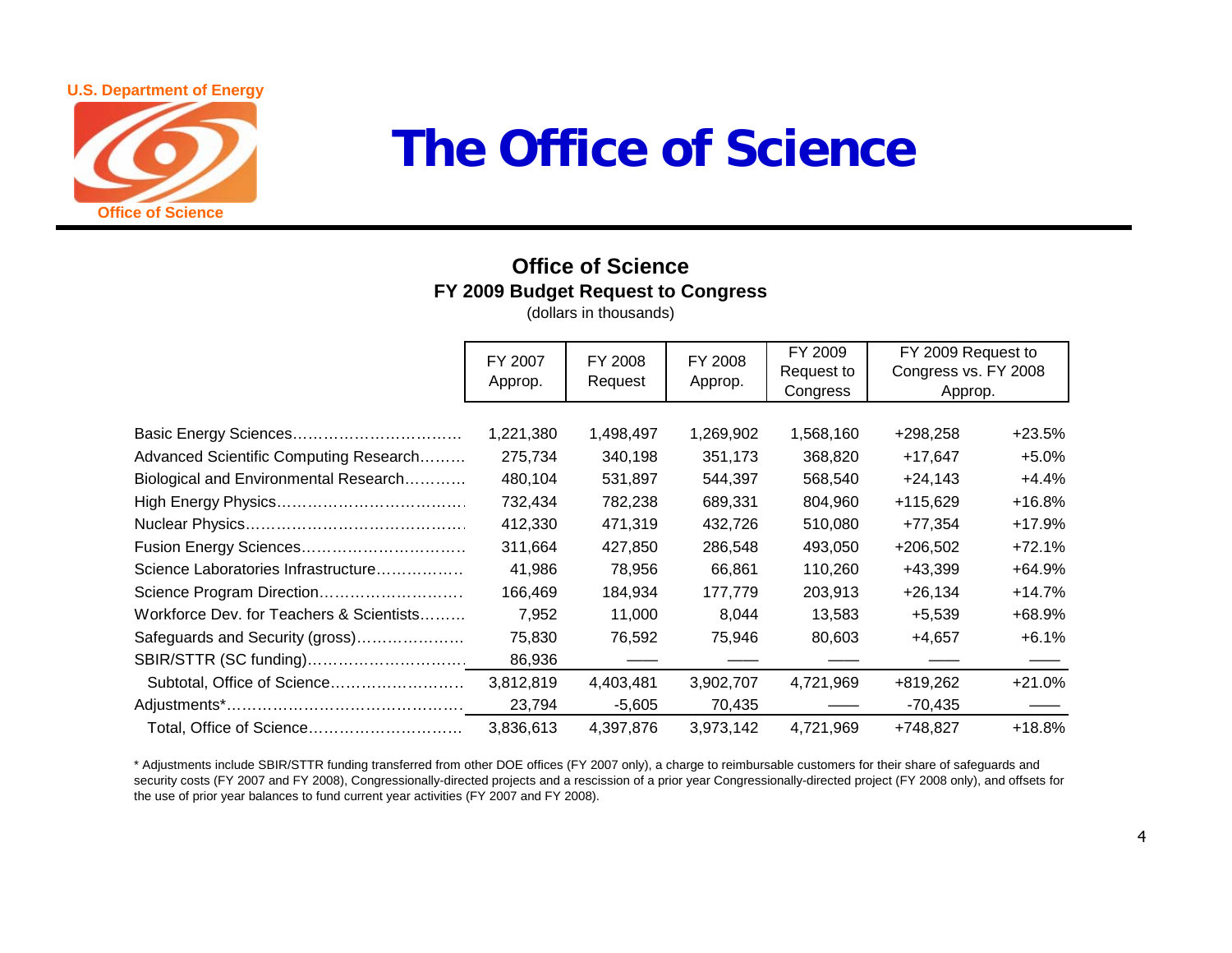

**Office of Science** 

### **Advanced Scientific Computing Research (ASCR)**

(FY 2009=\$368.8M)

**Research in applied mathematics and computer science.** (FY 2007=\$59.7M; FY 2008=\$77.4M; **FY 2009=\$93.2M**)

- Support long-term research that underpins: the development of advanced algorithms to describe, model & simulate physical systems; effective utilization of high-performance computers; advanced networks.
- Develop joint Applied Mathematics-Computer Science Institute to focus on the challenges of computing at extreme scales that blur the boundaries between these disciplines.
- Provide direct support for science application "leading edge developers" willing to take on the risks of working with new and emerging languages and tools.
- Support Small Business Innovation Research.

**Scientific Discovery through Advanced Computing (SciDAC).** (FY 2007=\$47.4M; FY 2008=\$56.3M; **FY 2009=\$58.1M**)

- Advances in high-end computation and networking technology and innovative algorithms and software are exploited as intrinsic tools for scientific discovery.
- Scientific Application Partnerships, Centers for Enabling Technologies, university based SciDAC Institutes, and a SciDAC Outreach Center are supported in FY 2009.

### **High-performance computing and network facilities and testbeds.** (FY 2007=\$168.6M; FY 2008=\$217.5M; **FY 2009=\$217.5M**)

- Deliver Leadership Computing for Science
	- − Deliver one petaflop computing capability at Oak Ridge Leadership Computing Facility for Science applications.
	- Deliver 500 teraflop computing capability at Argonne Leadership Computing Facility with low power requirements.
- Deliver high-performance production computing at NERSC.
- •Deliver the promise of optical networks for DOE's science research missions through ESnet.



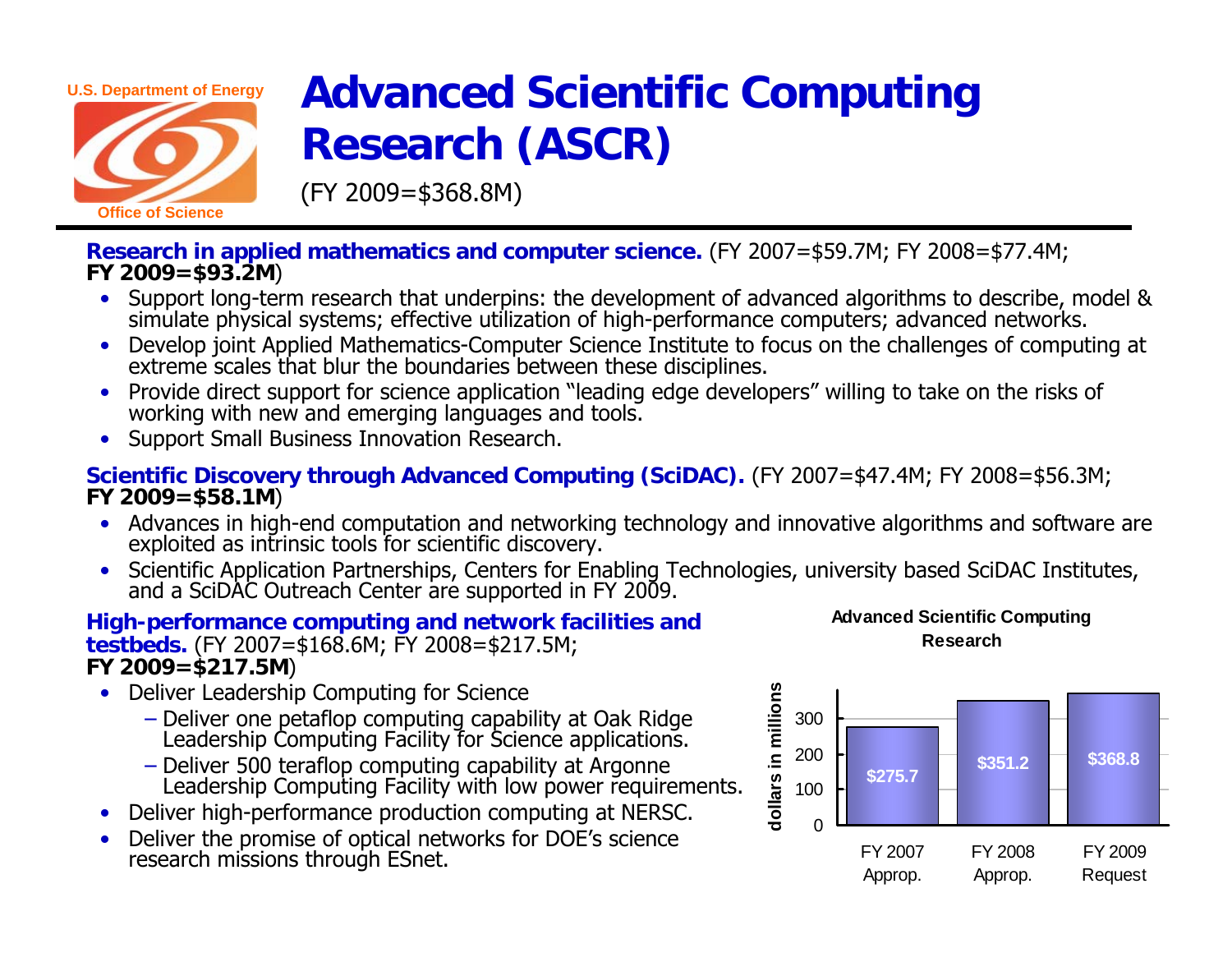

# **The FY 2009 Budget Request: A New Era for Science**

### High Performance Computation

*High Performance Computing is the "third pillar" for scientific discovery, along with experiment and theory*

### **New achievements in High Performance Computing are opening new frontiers in science and industrial innovation.**

- • **Leadership Computing Facilities (LCF)** expanding capabilities for breakthrough discoveries – moving to petascale.
	- **Oak Ridge LCF** (\$85.0M) is reaching one petaflop computing capability a 100X increase from the Office of Science's capability in 2004.
	- **Argonne LCF** (\$30.0M) reaches 500 teraflop computing capability.
- **National Energy Research Scientific Computing (NERCS) Center** (\$54.8M), at least 120 teraflops, introduces researchers to high performance computing for science applications.
- **ESnet (\$25.0M)** high speed optical networks are connecting laboratories and universities to leadership computing facilities and allow rapid transfer of large scientific datasets.

**Innovative and Novel Computation Impact on Theory and Experiment** program is successfully applying the "third pillar" for scientific discovery to expand the frontiers of science

- 6– Universities and laboratory researchers are advancing the science mission with simulation in areas like systems biology, chemical catalysis and climate modeling
- Enabling industry to dramatically reduce the time for product and technology development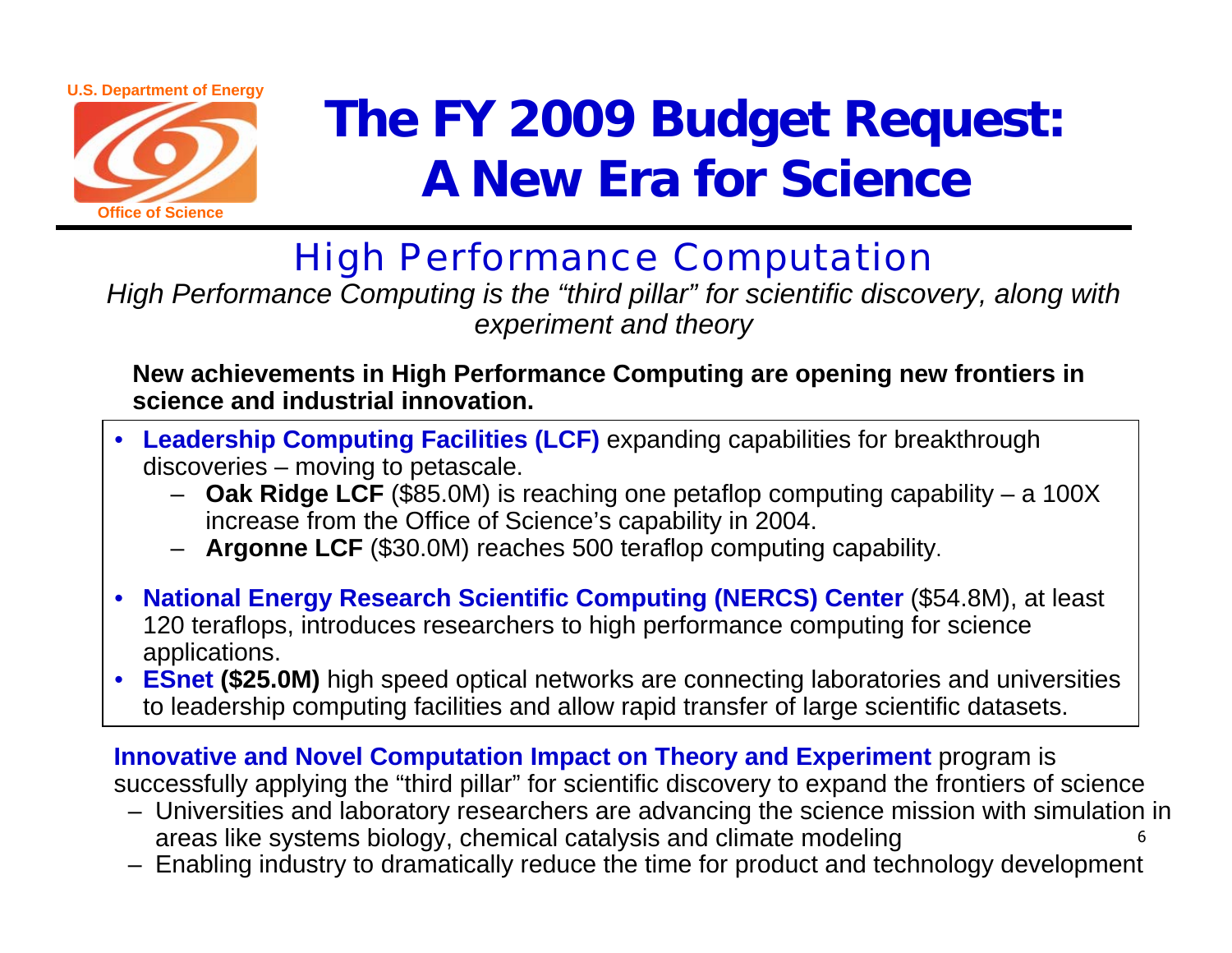

### **The Scientific Opportunities for ASCR**

- Leadership class computing at the exascale is expected around 2023 but might be accelerated by five years (~2018) through targeted investments.
- Significant challenges arise in accomplishing exascale computing, in areas that include architecture, scale, power, reliability, I/O, storage, cost, packaging, and utilization.
- Also required will be a tight coupling to a selected set of science communities and the associated applied mathematics R&D.
- Three town hall meetings examined a range of applications that would be materially transformed by the availability of exascale systems. The report highlights several significant opportunities in:
	- energy, climate, socioeconomics, biology, and astrophysics.
- Computational science and engineering opportunities in energy are wide and deep and have an enormous potential impact on advancing energy technology and fundamental science.
- **www.sc.doe.gov/ascr/ProgramDocuments/TownHall.pdf**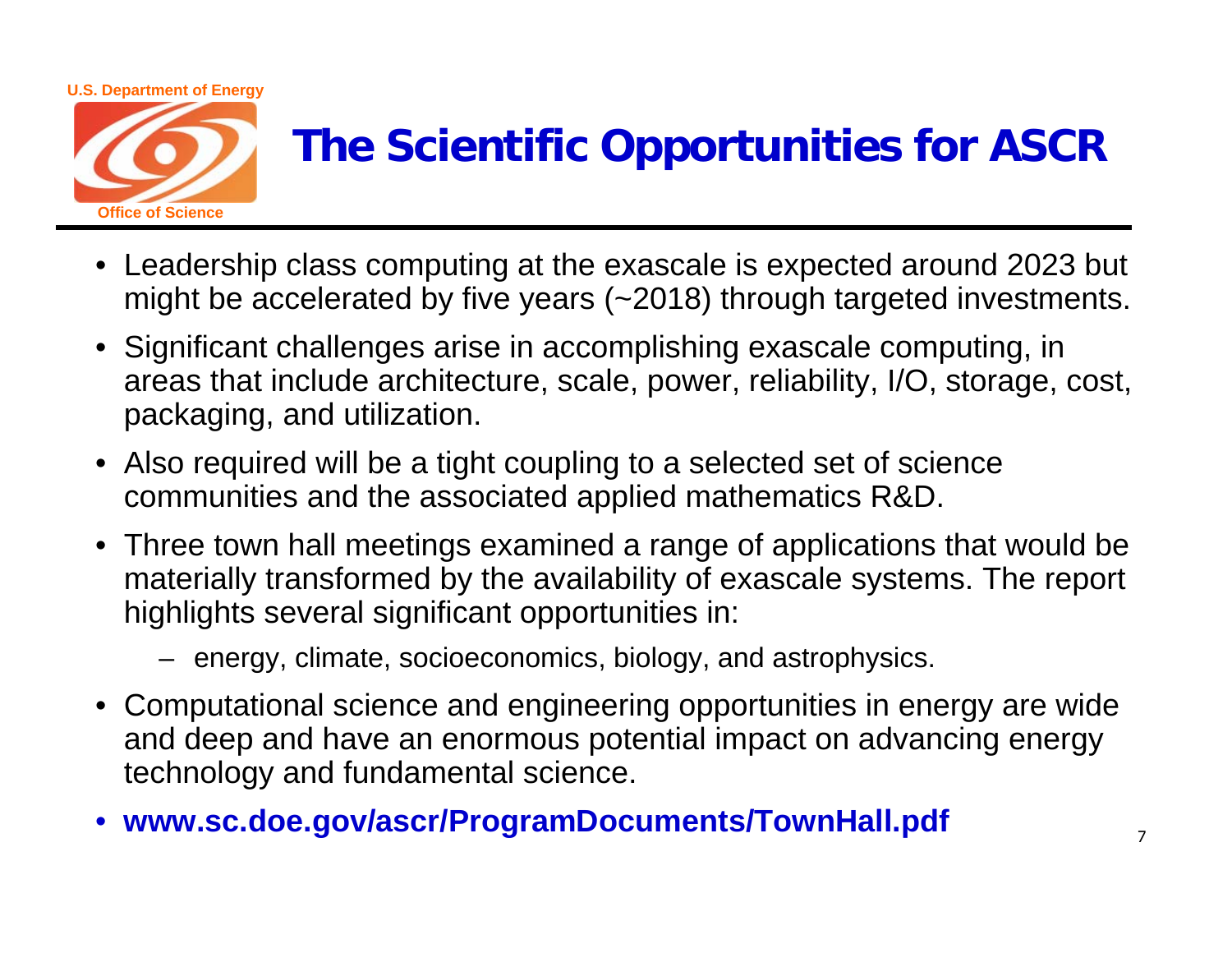

### **The Plan for ASCR**

- • **Deliver Petascale Computing for Science Applications** 
	- Continue to make the Leadership Computing Facilities available to the very best science through INCITE.
	- Continue to work with Pioneer Applications to deliver scientific results from day one.
- • **Keep DOE Computational Science at the Forefront** 
	- Continue to nurture applications critical to DOE missions through SciDAC.
	- Provide direct support for "bleeding-edge" research groups willing to take on the risk of working with emerging languages and operating systems.
	- Foster innovative research at the ever blurring boundary between Applied Mathematics and Computer Science.

#### •**The Promise of Exascale**

- Work with key science applications to identify opportunities for new research areas only possible through exascale computing.
- Support innovative research on advanced architectures and algorithms that accelerates the development of hardware and software that is well suited to exascale computational science.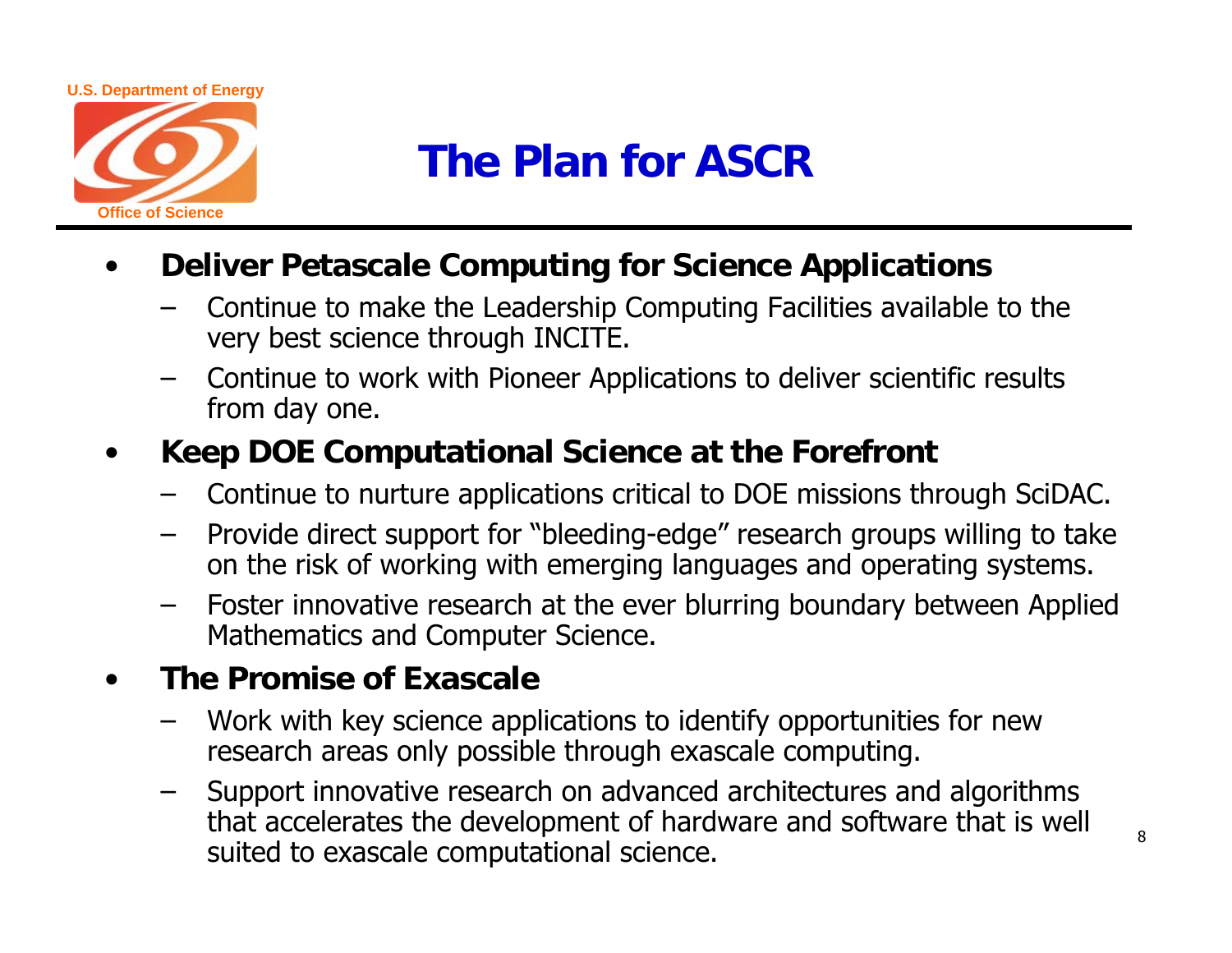

## **Our Challenge**

- The very large percentage increase between the essentially flat funding for the DOE Office of Science in FY2008 and the FY2009 President's Request will be an attractive target.
	- We could easily, again, become a "donor" program. This is true for all three American Competitiveness Initiative agencies.
- $\bullet$  Compounding the danger is the widespread attitude that the proposed increases for the physical sciences under the ACI and America COMPETES act are "a done deal".
- There is the possibility we may see a "three-peat" and a perpetuation of flat-to-declining budget trajectories.
- If we are to avoid this scenario we need to actively and publicly make the case for LONG-TERM basic research rather than short-term applied research.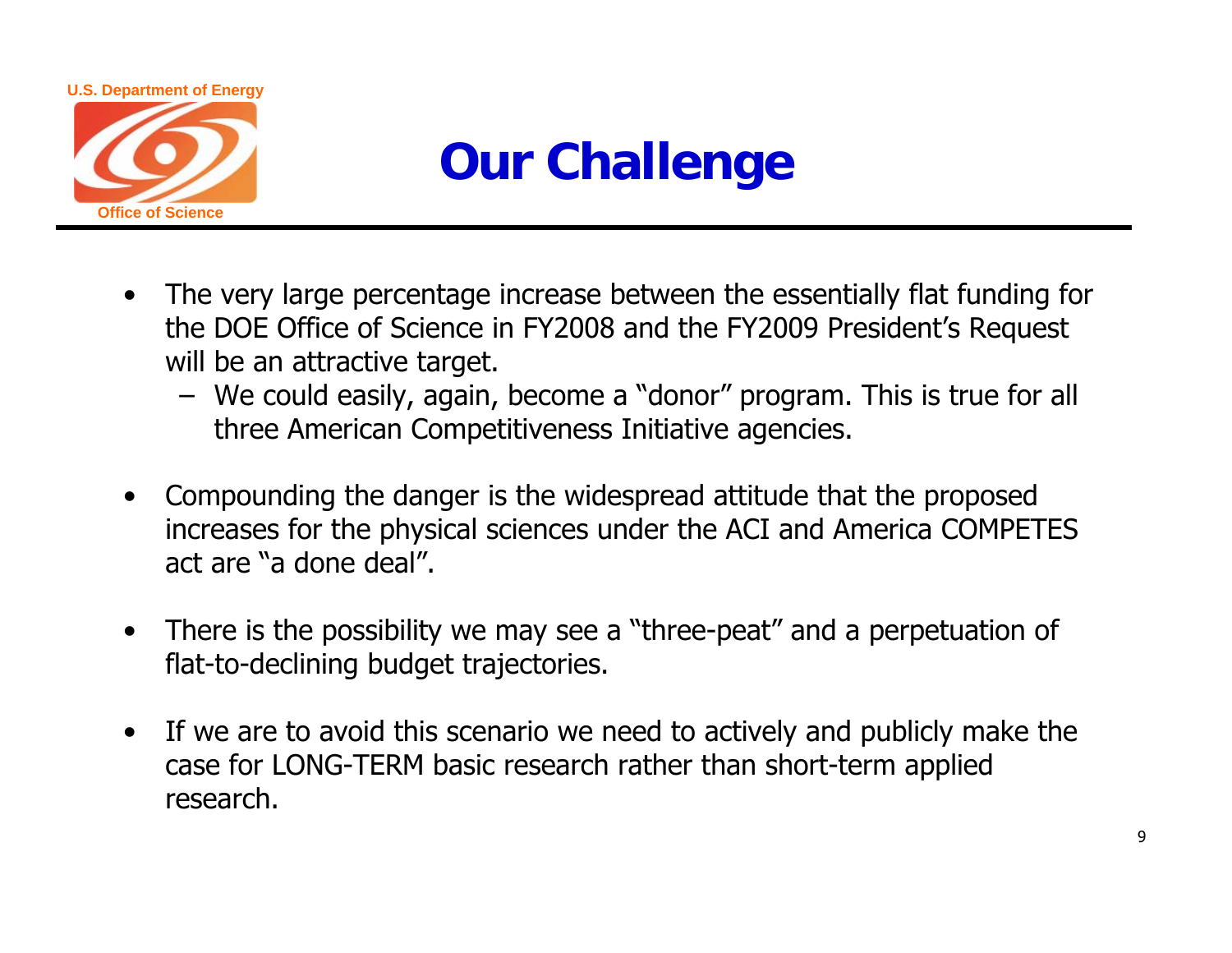

## **The Office of Science Challenge**

### **The Past and Present:**

- **•** The President's Request for SC for FY 2007 was \$4,102M. The Appropriation for SC for FY 2007 was \$3,813M.  $\Delta$  = - \$289M.
- $\bullet$  The President's Request for SC for FY 2008 was \$4,404M. The Appropriation for SC for FY 2008 was \$3,903M.  $\Delta = -$  \$501M.
- $\bullet$  The President's Request for SC for FY 2009 is \$4,722M. The Appropriation for SC for FY 2009 in ?.  $\Delta = \pm$  ?  $\Sigma = -$  \$790M  $\pm$  ?.

### **The Future?**

**•** The President's Request for FY 2009 is \$819M more that the FY 2008 appropriation, a huge dollar increase. SC could easily, again, become a "donor" program. If we are to avoid this scenario we need to actively and publicly make the case for LONG-TERM basic research rather than shortterm applied research.

# It is now up to us to make the case.